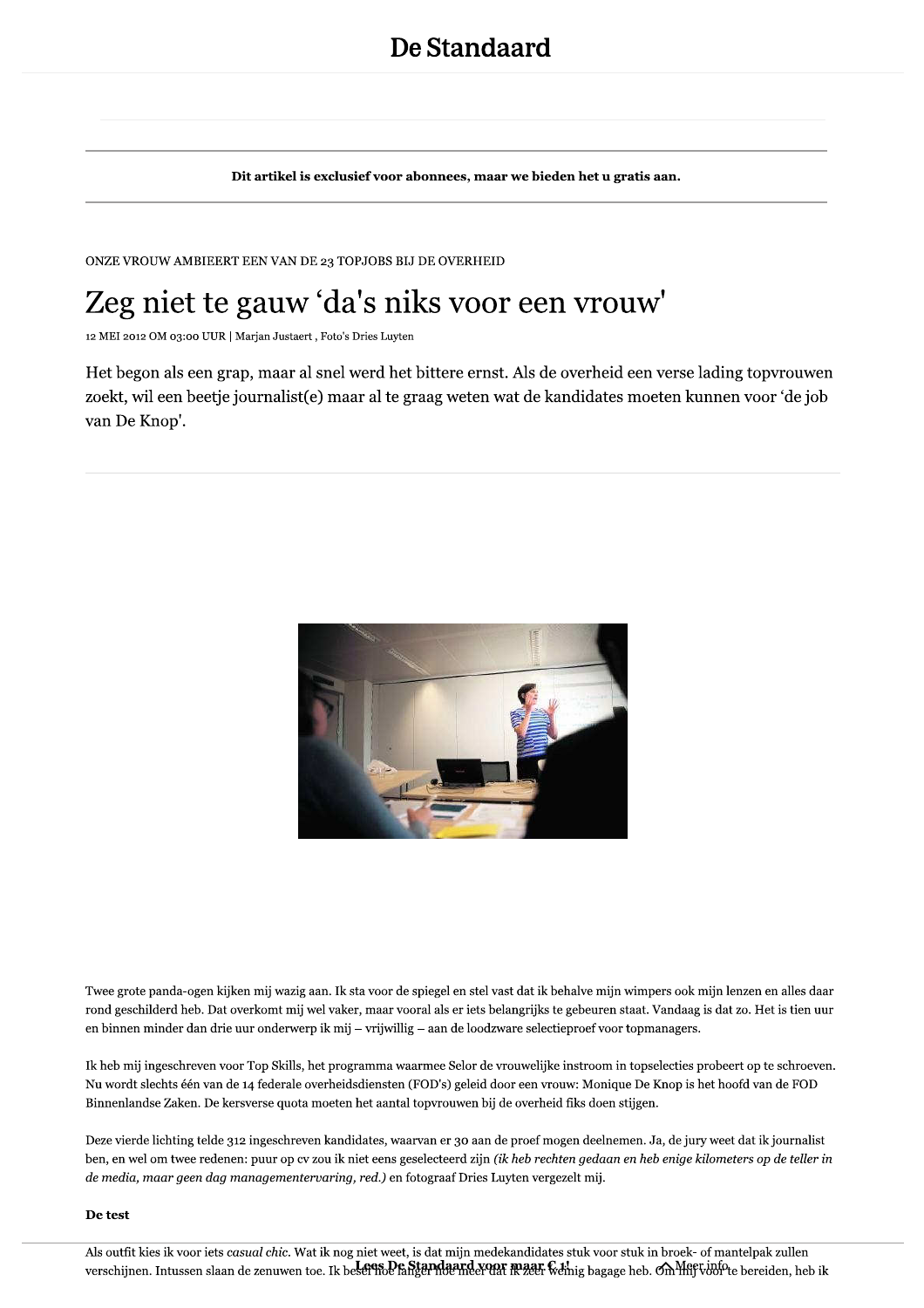wat standaardtesten gedaan op de website van Selor en de eerste en laatste twintig pagina's van een boek getiteld 'Teammanagement' gelezen. Maar of dat zal volstaan, is maar de vraag.

Tijd om te gaan. Ik calculeer enige marge in, want Murphy en ik, we go way back.

14 uur. Na een vol uur persoonlijkheidsvragen oplossen, ben ik opgelucht dat ik aan de case mag beginnen. Daarvoor krijg ik 60 minuten. De eerste knoop die wij, kandidaat-topvrouwen, moeten doorhakken is welk hulpmiddel we zullen gebruiken voor de presentatie. Powerpoint of een overheadprojector. Ik zie een oudere medekandidate geconcentreerd aan een powerpointpresentatie werken, zelf kies ik haast achteloos voor het handwerk. Fout.

Een uur later zal mijn beslissing mij duur komen te staan. 'Een moderne manager kiest voor powerpoints', wijst de jury mij terecht. Die zit. Een projector is zo jaren '90, té jaren '90 voor managers wellicht. 'We cannot fear technology, we cannot fear our own ambition', schiet door mijn hoofd. Ik weet niet meer wie die wijze woorden heeft uitgesproken, maar het was ongetwijfeld een man.

Over naar de oefening. Iedereen krijgt een pak informatie – nota's, verslagen van vergaderingen en heel veel mailverkeer – bedoeling is om op 60 minuten tijd de problemen te detecteren, analyseren en op te lossen.

Het bedrijf waar ik 'plaatsvervangend general manager' ben, verwacht een plan voor de komende drie jaar, terwijl er een koerswijziging op til staat, een mogelijke verhuizing kan plaatsvinden en een interessante overname ons pad kruist.

Ik vind het, eerlijk gezegd, aartsmoeilijk. Een strategisch bedrijfsplan schrijven, is zo'n ver-van-mijn-bedshow dat ik al mijn hersenen nodig heb om er iets van te brouwen. Terwijl ik daarmee bezig ben, worden mijn medekandidates één voor één uit het voorbereidingslokaal gehaald voor hun presentatie. Eentje blijkt de benen genomen te hebben. En dan is het mijn beurt.

## De presentatie

De eerste lettergreep komt er trillend uit, maar dan herpak ik mij. Met wat promotalk over 'ons winstgevend bedrijf dat de crisis goed doorstaat, wat niet van iedereen in de sector gezegd kan worden', hoop ik de vragen over de omzet en cijfertjes te vermijden. De krachtlijnen heb ik netjes uitgetekend op de overheadsheets, compleet met tijdlijn, voor- en nadelen van elke strategische beslissing en de conclusie.

Ik heb het gevoel dat het goed gaat, alleen de rode vlekken in mijn hals verraden enige nervositeit. Wanneer de jury subtiel doch onverbiddelijk laat weten dat mijn tijd er bijna op zit, rond ik vlotjes af.

Maar dan. Het interview. Meer dan twintig minuten lang vuren de juryleden – Vincent Van Malderen van Selor en een externe vrouwelijke manager - de meest gedetailleerde vragen op mij af, en meteen is duidelijk waar de gaten in mijn verhaal zitten. Met de keuze voor een gedeeltelijke verhuizing én een overname houd ik op een gegeven moment drie vestigingen open in België, terwijl mijn winstgevende productielijnen afgestoten zijn. De R&D-afdeling (onderzoek en ontwikkeling, red.) laat ik 90 kilometer verder opereren, zonder rekening te houden met de gevolgen voor het personeel. En dat terwijl ik net had aangegeven alert te zijn voor sociale onrust.

Ook mijn radicale keuze om zo weinig mogelijk met cijfers te goochelen, breekt mij zuur op. Bij vragen naar het financiële plaatje van mijn bedrijf moet ik mijn volledige trukendoos opentrekkenom niet door de mand te vallen. Wat slechts ten dele lukt.

## De feedback

Kwart voor vier. Na de deliberatie overlopen de juryleden de competenties waarop ik getest ben. Flexibel en vernieuwend denken zit wel snor, al heb ik nogal braafjes de lijn van de ceo gevolgd. Verantwoordelijkheid en initiatief nemen is ook oké, samenwerken en het uitbouwen van netwerken heb ik ook 'voldoende' in me. De mindere punten? Waar het sommige kandidates ontbreekt aan visie en integrerend vermogen, krijg ik te horen, heb ik te veel helikopterzicht. 'Afdalen' is de (figuurlijke) boodschap, altijd in het achterhoofd houden hoe een ingrijpende beleidsbeslissing de volgende dag uitgelegd moet worden aan het personeel.

Ook overtuigen en onderhandelen kan beter: tijdens de vragenronde kreeg ik bij momenten de gaten in mijn verhaal niet gedicht. Niet elk argument was even overtuigend of realistisch, aldus de jury.

De eindbalans is overwegend positief. Met mijn competenties zou ik – mits ik meer managementervaring kan opdoen – in aanmerking komen om te solliciteren voor een echte topfunctie. Net als andere kandidates krijg ik ook een uitgebreide voorstelling van de toekomstmogelijkheden mee, om de deur naar echte sollicitaties al op een kier te zetten.

Ondanks de uitgebreide feedback, blijf ik toch wat op mijn honger zitten. Er is geen schriftelijke evaluatie, Top Skills dient vooral om deelneemsters een spiegel voor te houden van hun kunnen. Daar is expliciet voor gekozen om de objectiviteit van de selectieprocedures te waarborgen, luidt het. Daar kan ik mee leven. Hoe vermoeiend de dag ook was, ik heb echt veel bijgeleerd. Als ik ooit de job van De Knop ambieer, weet ik al waar ik op moet letten. Afdalen!